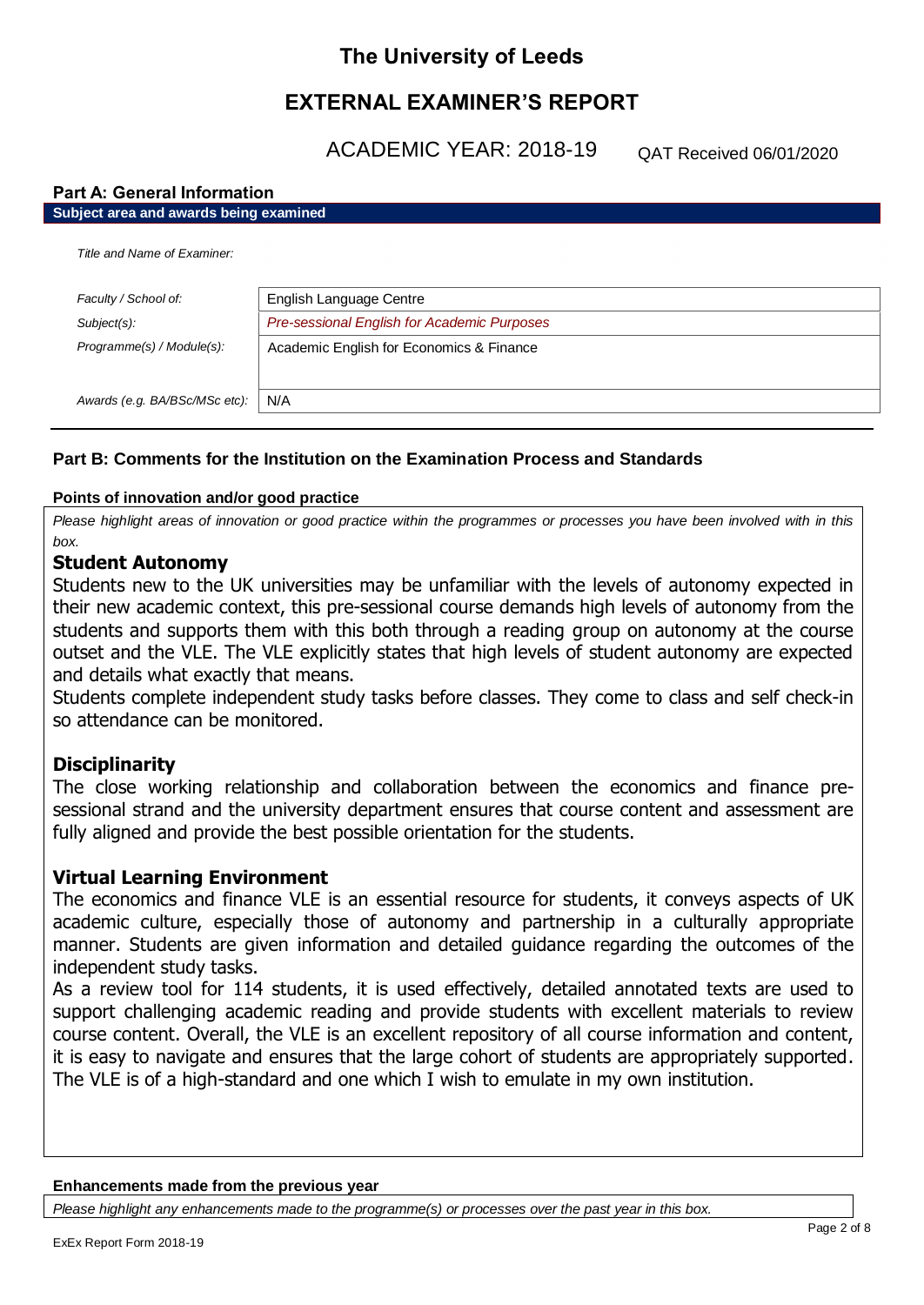None currently

*box*

**Matters for Urgent Attention**

| Were you provided with an External Examiner Handbook?                                                         |  |
|---------------------------------------------------------------------------------------------------------------|--|
| Were you provided with copies of previous External Examiners' reports and the School's<br>responses to these? |  |
| Were you provided with a External Examiner Mentor?                                                            |  |

*If there are any areas which you think require urgent attention before the programme is offered again please note them in this* 

#### *For Examiners completing their term of appointment only*

This is my first year as external examiner.

| -4.  | Have you observed improvements in the programme(s) over the period of your appointment?            | Y/N |
|------|----------------------------------------------------------------------------------------------------|-----|
| -5.  | Has the school responded to comments and recommendations you have made?                            | Y/N |
| - 6. | Where recommendations have not been implemented, did the school provide clear reasons for<br>this? | Y/N |
|      | Have you acted as an External Examiner Mentor?                                                     | Y/N |

*Please comment on your experience of the programme(s) over the period of your appointment, remarking in particular on changes from year to year and the progressive development and enhancement of the learning and teaching provision, on standards achieved, on marking and assessment and the procedures of the School*

#### **Standards**

| 8.  | Is the overall programme structure coherent and appropriate for the level of study?                |   |
|-----|----------------------------------------------------------------------------------------------------|---|
| 9.  | Does the programme structure allow the programme aims and intended learning outcomes to be<br>met? | ∨ |
| 10. | Are the programme aims and intended learning outcomes commensurate with the level of award?        | ◡ |
| 11. | Did the Aims and ILOs meet the expectations of the national subject benchmark (where relevant)?    |   |
| 12. | Is the programme(s) comparable with similar programmes at other institutions?                      | 丷 |

*Please use this box to explain your overall impression of the programme structure, design, aims and intended learning outcomes.*

This was my first year as an external examiner however I can confirm that the learning outcomes are appropriate for preparing students well for future UK postgraduate study within the discipline of economics and finance. Students are asked to complete a range of appropriate and demanding tasks that include extensive reading and writing; scaffolded support is provided at appropriate times throughout. The programme compares well in terms of workload, rigour and academic literacy skill preparation to similar programmes at my own institution.

13. Is the influence of research on the curriculum and learning and teaching clear?

*Please explain how this is/could be achieved (examples might include: curriculum design informed by current research in the subject; practice informed by research; students undertaking research)*

The economics and finance strand of the pre-sessional is clearly informed by current EAP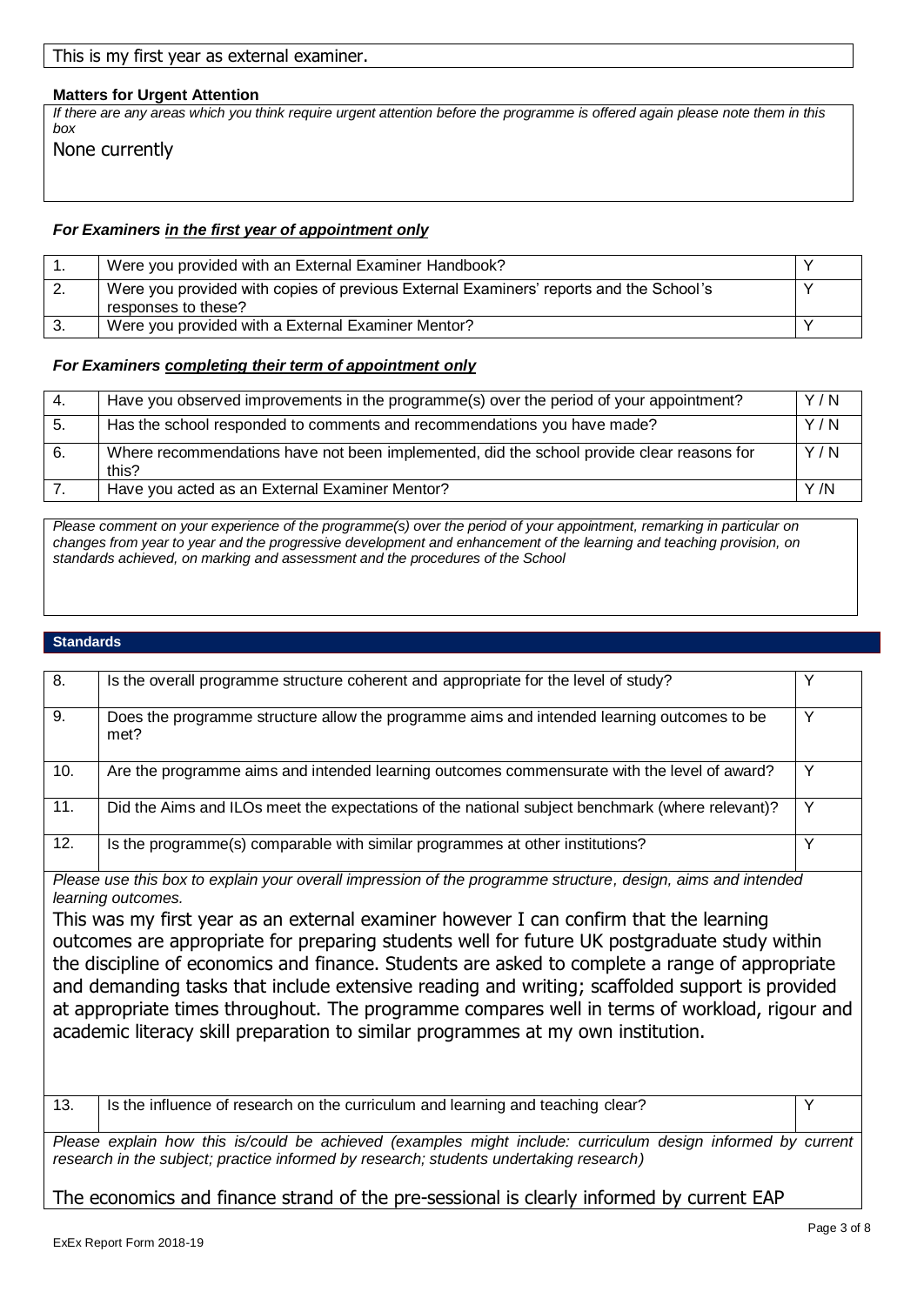research. The course materials and assessment are closely aligned with those from the future department of study and so students may be best prepared for their academic future. Assiduous use of the VLE ensures that students with a diversity of needs are well catered for. Flipped learning tasks also ensure that students have the opportunity to engage with both the language and course concepts before encountering them in the classroom.

| 14.                                                                                                                                                                                                                                                                                                                                                                                   | Does the programme form part of an Integrated PhD?                                           | N |
|---------------------------------------------------------------------------------------------------------------------------------------------------------------------------------------------------------------------------------------------------------------------------------------------------------------------------------------------------------------------------------------|----------------------------------------------------------------------------------------------|---|
|                                                                                                                                                                                                                                                                                                                                                                                       | Please comment on the appropriateness of the programme as training for a PhD:                |   |
| 15.                                                                                                                                                                                                                                                                                                                                                                                   | Does the programme include clinical practice components?                                     | N |
|                                                                                                                                                                                                                                                                                                                                                                                       | Please comment on the learning and assessment of practice components of the curriculum here: |   |
| 16.                                                                                                                                                                                                                                                                                                                                                                                   | Is the programme accredited by a Professional or Statutory Regulatory Body (PSRB)?           | Υ |
|                                                                                                                                                                                                                                                                                                                                                                                       | Please comment on the value of, and the programme's ability to meet, PSRB requirements here: |   |
| The programme is accredited by both The British Council and BALEAP. Accreditation from both is<br>valuable and may be used by prospective students as a gauge to programme quality. The class<br>size within the Economics and Finance strand this year greatly exceeded the maximum size<br>recommended by both professional bodies; this may be an issue during future inspections. |                                                                                              |   |

## **Assessment and Feedback**

| 17. | Does the programme design clearly align intended learning outcomes with assessment?                                                                                                                                                                                                                                                                                                                                                                                                        | Y |
|-----|--------------------------------------------------------------------------------------------------------------------------------------------------------------------------------------------------------------------------------------------------------------------------------------------------------------------------------------------------------------------------------------------------------------------------------------------------------------------------------------------|---|
|     | Please comment on the assessment methods and the appropriateness of these to the ILOs, in particular: the design<br>and structure of the assessment methods, and the arrangements for the marking of modules and the classification of awards; the<br>quality of teaching, learning and assessment methods that may be indicated by student performance.                                                                                                                                   |   |
|     | The range of assessment methods is appropriate and produces student work that demonstrates<br>an understanding of academic language and academic conventions appropriate to the disciplines<br>of economics and finance. Students are provided with feedback on their performance both<br>generally via the VLE and individually, they are then able to discuss this individual feedback in<br>small group consultations. Formative feedback is provided on written work at several points |   |
|     | during the drafting stage and most students are well supported, students who miss out this<br>drafting stage do however miss receiving quality feedback.<br>The small group consultation feedback sessions certainly seem to be innovative and effective<br>way to provide sufficiently robust feedback to a large cohort of students.                                                                                                                                                     |   |

| 18.                                                                                                                                                                                                                                                                                                                                                                                                                                                                                                                                                                                                                  | Is the design and structure of the assessment methods appropriate to the level of award?                                           | Υ |
|----------------------------------------------------------------------------------------------------------------------------------------------------------------------------------------------------------------------------------------------------------------------------------------------------------------------------------------------------------------------------------------------------------------------------------------------------------------------------------------------------------------------------------------------------------------------------------------------------------------------|------------------------------------------------------------------------------------------------------------------------------------|---|
| 19.                                                                                                                                                                                                                                                                                                                                                                                                                                                                                                                                                                                                                  | Were students given adequate opportunity to demonstrate their achievement of the programme<br>aims and intended learning outcomes? | Υ |
| Please comment on the academic standards demonstrated by the students and, where possible, their performance in relation<br>to students on comparable courses; the strengths and weaknesses of the students as a cohort:<br>The students performed well generally and produced assignments which demonstrated an<br>engagement with the reading and an ability to structure academic texts appropriate to the task.<br>Those at the higher end of the mark scale demonstrated academic literacy skills and a<br>conceptual understanding that would suggest a readiness to engage with post-graduate level<br>study. |                                                                                                                                    |   |
| Engagement with the ideas in the reading underpin all assessment including the presentation<br>which involves a close examination of a text related to macro-economic cycles.                                                                                                                                                                                                                                                                                                                                                                                                                                        |                                                                                                                                    |   |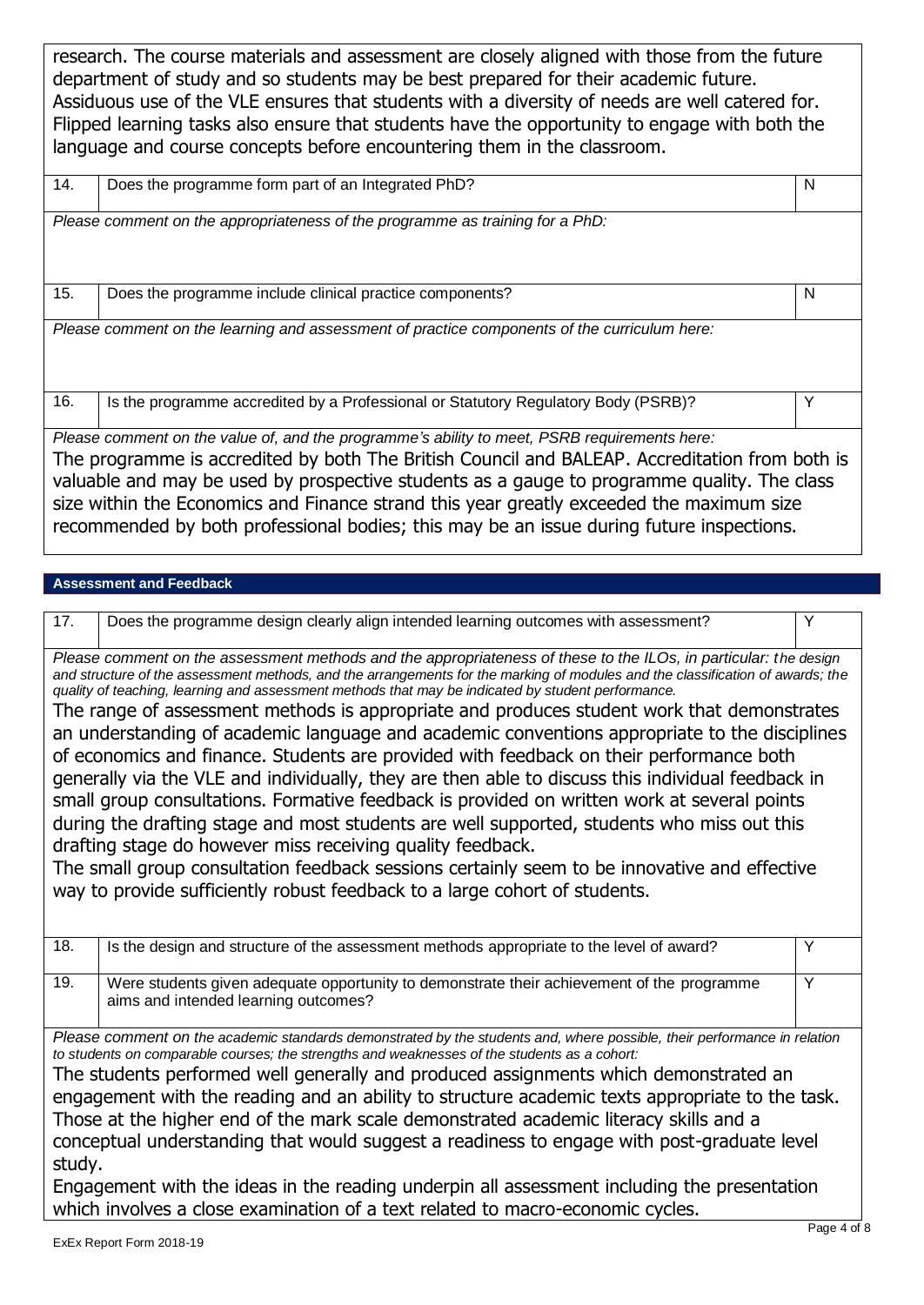The assessment criteria are clear, thorough and student-facing.

*Please use this box to provide any additional comments you would like to make in relation to assessment and feedback:*

On large UK pre-sessional courses, recruitment of EAP specialists during the summer months can be challenging as demand exceeds supply. On most pre-sessionals, including my own, the recruitment of significant numbers of ELT specialists allow demand to be met.' This is not an issue as such but may mean that during induction sufficient time is allowed for teachers new to EAP to understand how they might best support students and move the focus of their written feedback from language and grammar issues to content and source use. Although much of the feedback provided to students engaged with content and sources, I did notice some feedback that dealt largely with language and grammar issues and wonder if further training and guidance might be given during induction and during feedback sessions. Some of the feedback I read was deeply academically invested and it would be of benefit to all your students to receive such detailed information about how they might improve.

| $\overline{20}$ . | Were you provided with guidance relating to the External Examiner's role, powers and<br>responsibilities in the examination process?              | $\overline{Y}$ |
|-------------------|---------------------------------------------------------------------------------------------------------------------------------------------------|----------------|
| $\overline{21}$ . | Was the progression and award guidance provided sufficient for you to act effectively as an<br><b>External Examiner?</b>                          | Y              |
| $\overline{22}$ . | Did you receive appropriate programme documentation for your area(s) of responsibility?                                                           | Y              |
| 23.               | Did you receive appropriate module documentation for your area(s) of responsibility?                                                              | Y              |
| 24.               | Did you receive full details of marking criteria applicable to your area(s) of responsibility?                                                    | Y              |
| 25.               | Were you provided with all draft examination papers/assessments?                                                                                  | $\overline{Y}$ |
| 26.               | Was the nature and level of the assessment questions appropriate?                                                                                 | $\overline{Y}$ |
| 27.               | Were suitable arrangements made to consider your comments on assessment questions?                                                                | $\overline{Y}$ |
| 28.               | Was sufficient assessed work made available to enable you to have confidence in your evaluation<br>of the standard of student work?               | $\overline{Y}$ |
| 29.               | Were the examination scripts clearly marked/annotated?                                                                                            | $\overline{Y}$ |
| 30.               | Was the choice of subjects for final year projects and/or dissertations appropriate?                                                              | $\overline{Y}$ |
| $\overline{31}$ . | Was the method and standard of assessment appropriate for the final year projects and/or<br>dissertations?                                        | Y              |
| $\overline{32}$ . | Were the administrative arrangements satisfactory for the whole process, including the operation of<br>the Progression and Awards Board?          | Y              |
| 33.               | Were you able to attend the Progression and Awards Board meeting?                                                                                 | Y              |
| 34.               | Were you satisfied with the recommendations of the Progression and Awards Board?                                                                  | $\overline{Y}$ |
| 35.               | Were you satisfied with the way decisions from the School Special Circumstances meeting were<br>communicated to the Progression and Awards Board? | Y              |

## **The Progression and Awards Process**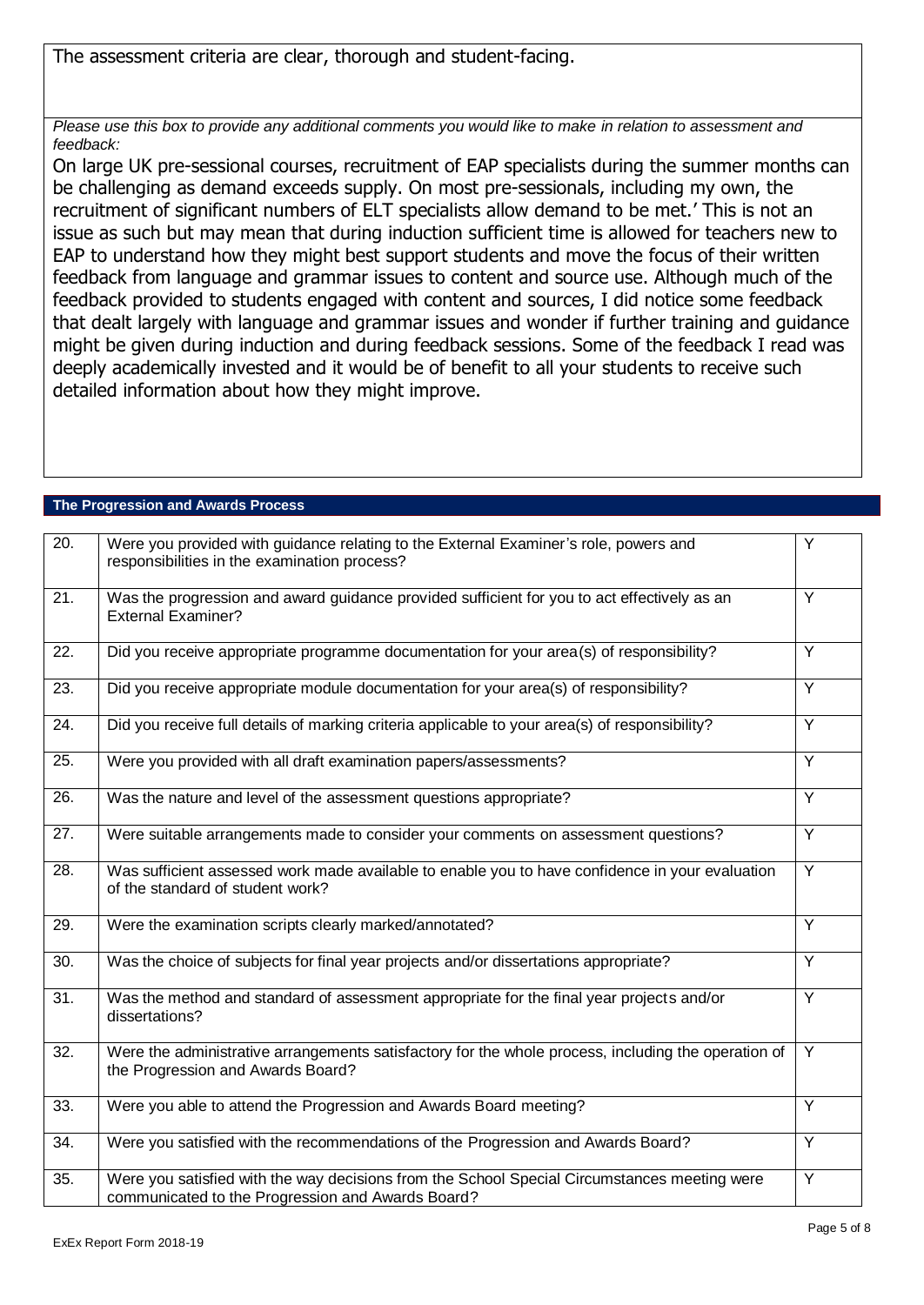*Please use this box to provide any additional comments you would like to make on the questions above:*

## **Other comments**

## **Please use this box if you wish to make any further comments not covered elsewhere on the form**

The EAP pre-sessional team closely focusses on the student experience and the improvement of course quality; this is to be commended. Working at scale however, I do wonder how a large team of teachers can continue to be supported appropriately. On pre-sessionals, teachers are often employed from outwith the institution on a contractual basis and therefore need extra levels of support both in terms of the curriculum and logistics. Support is often provided informally from peers and so ensuring that teachers have a permanent base classroom might be a solution to managing larger teams of teachers and providing them with supportive and cooperative environment in which to work.

I would like to thank the English Language Centre and especially for the many positive and productive conversations I had regarding pre-sessional courses. It was of great interest to me to see the challenges of delivering a pre-sessional course at scale and the innovations made to ensure students are fully prepared for their academic future.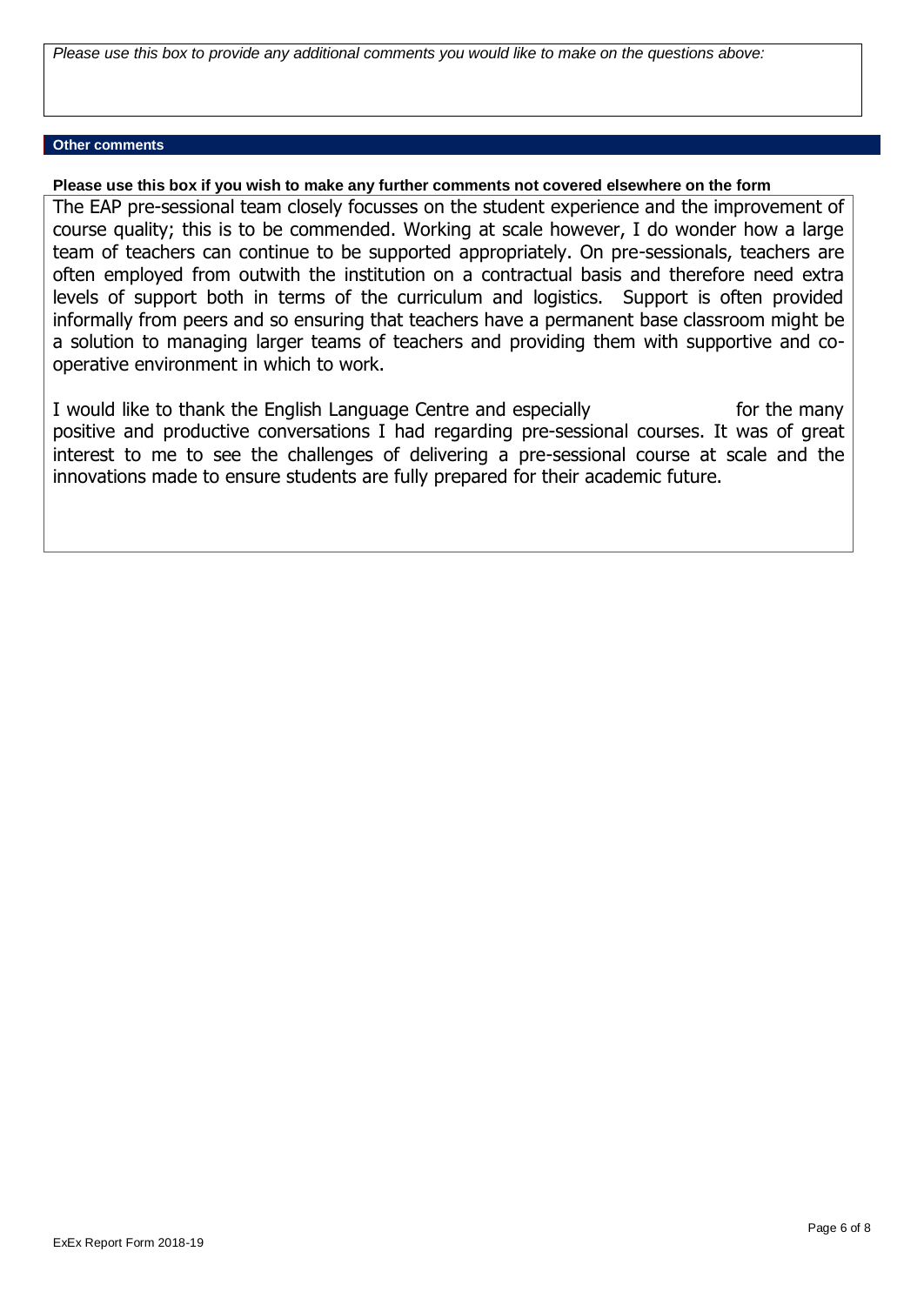### **Name of School and Head of School (or nominee)**

*Title and Name of Examiner:*

| Subject(s):                   | Pre-sessional English for Academic Purposes           |
|-------------------------------|-------------------------------------------------------|
| Programme(s) / Module(s):     | Academic English for Economics & Finance              |
|                               |                                                       |
| Awards (e.g. BA/BSc/MSc etc): | n/a                                                   |
|                               |                                                       |
| Title and Name of Responder:  |                                                       |
| Position*:                    | Module lead                                           |
| Faculty / School of:          | The Language Centre                                   |
| Address for communication:    | Parkinson Building<br>Woodhouse Lane<br>Leeds LS2 9JT |
| Email:                        |                                                       |
| Telephone:                    |                                                       |

*\*If the individual responding to the report is not the Head of School please state their position within the School.*

#### **Completing the School response**

The completed School response (including the full original report) must be sent directly to the External Examiner. A copy must also be emailed to the Quality Assurance Team a[t qat@leeds.ac.uk.](mailto:qat@leeds.ac.uk) External Examiners should receive a formal response no later than six weeks after receipt of the original report.

### *Response to Points of innovation and/or good practice*

Thanks. A great deal of time was devoted to making the best use of the VLE for the 2019 cohort.

### *Response to Enhancements made from the previous year*

N/A.

### *Response to Matters for Urgent Attention*

*If any areas have been identified for urgent attention before the programme is offered again please provide a specific response to them here:*

N/A

*Response to questions 1-7 (and related comments)*

*Schools may provide a general response; however, where Examiners raise specific points these must be addressed individually:*

No response to make as no comment left.

## **Standards**

*Response to questions 8 to 16 (and related comments) Schools may provide a general response; however, where Examiners raise specific points these must be addressed individually:*

Thanks. It is pleasing to note that the course is comparable in standard to other institutions.